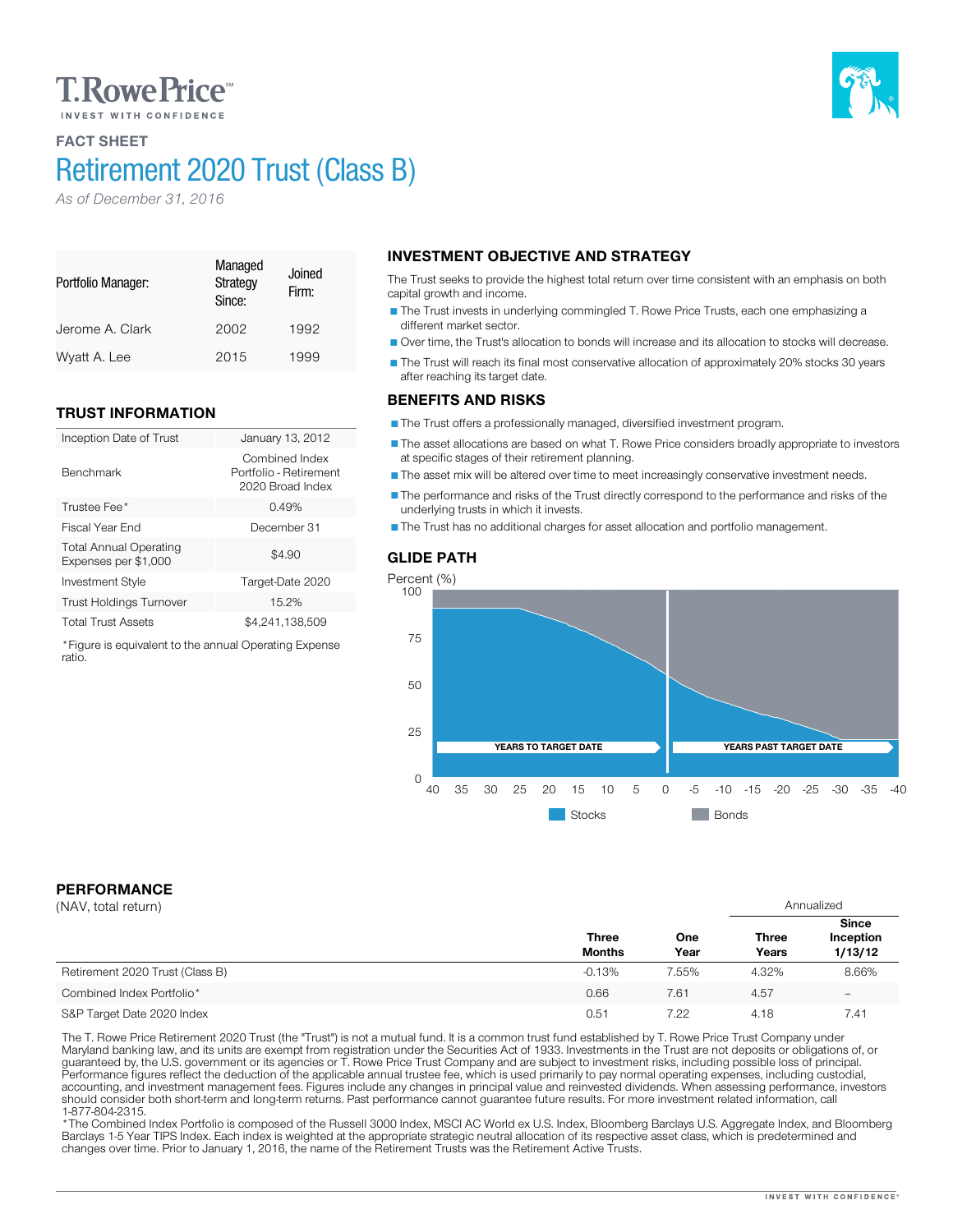#### **HOLDINGS**

| <b>Equity Holdings</b>                     | % of Trust |
|--------------------------------------------|------------|
| <b>TRP Equity Index Trust</b>              | 19.3%      |
| <b>TRP Growth Stock Trust</b>              | 7.2        |
| TRP U.S. Value Equity Trust                | 6.3        |
| <b>TRP International Core Equity Trust</b> | 5.6        |
| TRP International Value Equity Trust       | 5.3        |
| TRP International Growth Equity Trust      | 5.0        |
| <b>TRP Emerging Markets Equity Trust</b>   | 2.5        |
| TRP U.S. Mid-Cap Value Equity Trust        | 2.4        |
| TRP U.S. Mid-Cap Growth Equity Trust       | 2.2        |
| TRP U.S. Small-Cap Value Equity Trust      | 1.8        |
| TRP U.S. Small-Cap Core Equity Trust       | 1.8        |
| <b>TRP Real Assets Trust</b>               | 1.6        |
| <b>TRP New Horizons Trust</b>              | 1.2        |

| <b>Fixed Income Holdings</b>                              | % of Trust |
|-----------------------------------------------------------|------------|
| <b>TRP Bond Trust I</b>                                   | 21.5%      |
| TRP U.S. Limited Duration Inflation<br>Focused Bond Trust | 6.4        |
| TRP U.S. High Yield Trust                                 | 36         |
| <b>TRP Emerging Markets Bond Trust</b>                    | 3.5        |
| <b>TRP</b> International Bond Trust                       | 26         |

## ASSET DIVERSIFICATION



### MANAGEMENT

The Retirement Trusts are managed by Jerome Clark and Wyatt Lee. The portfolio managers are responsible for the strategic design and day-to-day<br>management of the Trusts. This includes portfolio design, positioning, perform research analysts.

#### Additional Disclosures

The principal value of the Retirement Trusts is not guaranteed at any time, including at or after the target date, which is the approximate year an investor plans to retire (assumed to be age 65) and likely stop making new may not be an appropriate investment even if the investor is retiring on or near the target date. The trusts are allocated among a broad range of underlying T. Rowe<br>Price stock and bond portfolios. The allocations for the focus on supporting an income stream over a longterm postretirement withdrawal horizon. The trusts are not designed for a lump-sum redemption at the target date and do not guarantee a particular level of income. The trusts maintain a substantial allocation to equities both prior to and after the target date, which can result in greater volatility over shorter time horizons.

Source for Bloomberg Barclays index data: Bloomberg Index Services Ltd. Copyright 2017, Bloomberg Index Services Ltd. Used with permission.<br>Source for MSCI data: MSCI. MSCI makes no express or implied warranties or represe

approved, reviewed or produced by MSCI.<br>Russell Investment Group is the source and owner of the trademarks, service marks and copyrights related to the Russell Indexes. Russell® is a trademark of<br>Russell Investment Group.

Russell Investment Group. Source Group and Group", "Same Source for Source for Source for Standard & Boorge and Supers, and have been licensed for use by T. Rowe Price. The Trust is not sponsored, endorsed, sold or promoted by Standard & Poor's and Standard & Poor's makes no representation<br>regarding the advisability of investing in the Trust.

The information shown does not reflect any ETFs that may be held in the portfolio.<br>T. Rowe Price uses a custom structure for diversification reporting on this product.<br>Diversification exhibits may not add to 100% due to ex